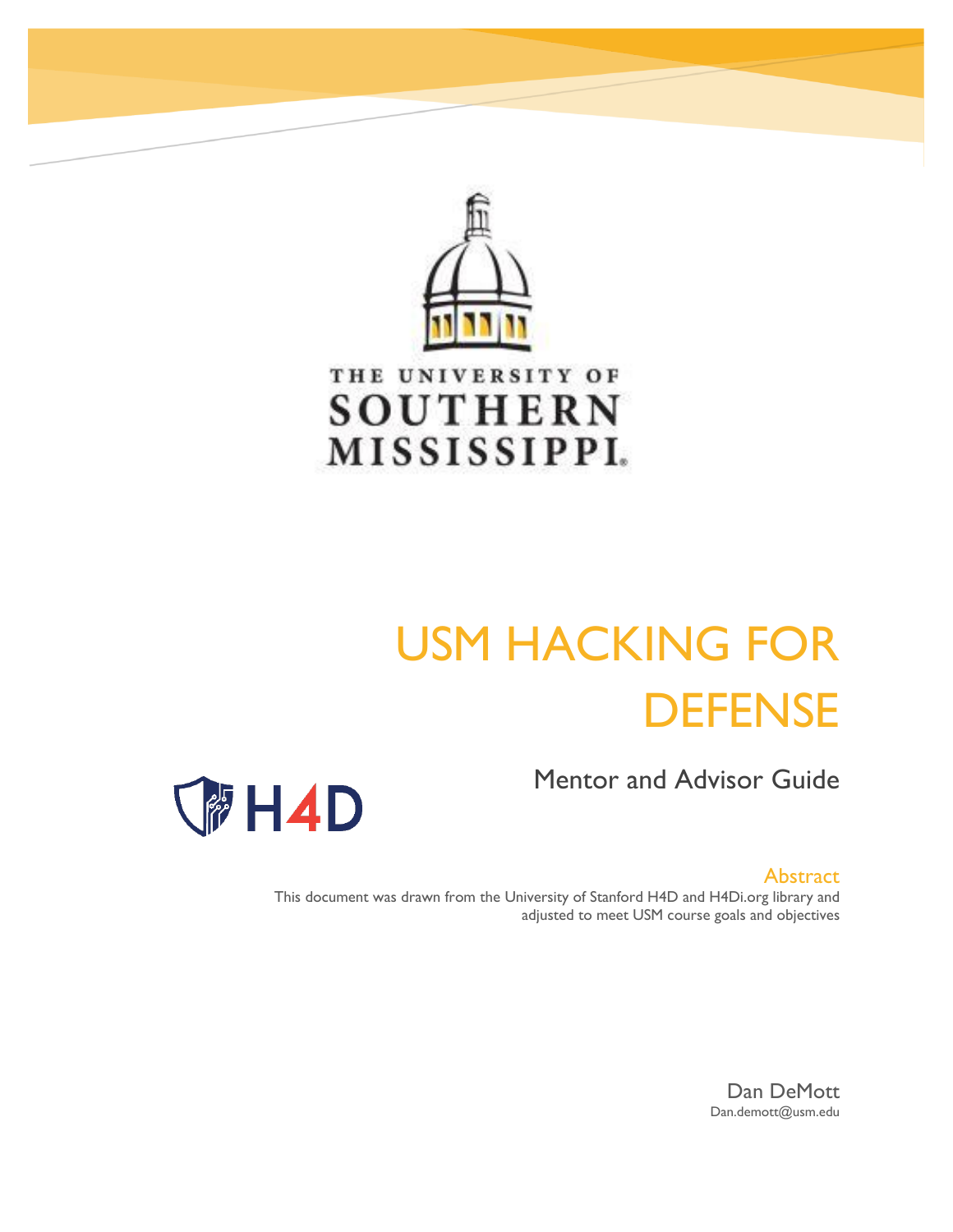# H4D MENTOR AND ADVISOR GUIDE

## INTRODUCTION

If you are reading this, you are on the path to becoming a mentor or advisor for the Hacking for Defense course. Thank you very much for volunteering to assist your team(s), we truly appreciate your time and wisdom. In the past, we have found that teams with active and engaged mentors have learned more in the class and that an active mentor is instrumental to a team's success.

The purpose of this document is two-fold:

- 1) Provide a brief overview of the Hacking for Defense teaching methodology
- 2) Outline roles and best practices for mentors/advisors

## WHAT IS HACKING FOR DEFENSE AND THE LEAN LAUNCH PAD?

This course provides real world, hands-on learning on what it is like to address a pressing national security problem facing the Department of Defense (DOD), Intelligence Community (IC) and other US Government Agencies. This class is not about how to write a business plan. It is not an exercise on how smart students are in a classroom, or how well students use the research library to size markets. And the end result is not a PowerPoint slide deck for a VC presentation or a Ycombinator Demo Day. And it is most definitely not an incubator where students come to build the "hot-idea" that students have in mind.

This class combines theory with a ton of hands-on practice. Our goal, within the constraints of a classroom and a limited amount of time, is to give students a framework to test the mission model of a startup or established company not currently being applied in this capacity while creating all of the pressures and demands of the real world in an early stage startup. The class is designed to give students the experience of how to work as a team and turn an idea into a solution for a critical problem confronting the DOD/DHS/IC and the many other government agencies tasked with keeping Americans safe at home and abroad.

Students will be getting their hand's dirty talking to end users, stakeholders, partners and competitors alike as they encounter the chaos and uncertainty of how a startup actually works. Students will practice evidence-based entrepreneurship as they learn how to use a "mission model canvas" to brainstorm how to address critical national security problems and beneficiary development to get out of the classroom to see whether their proposed solutions reduce the pains and increase the gains of their key beneficiaries and make progress towards mission achievement. Finally, based on the feedback students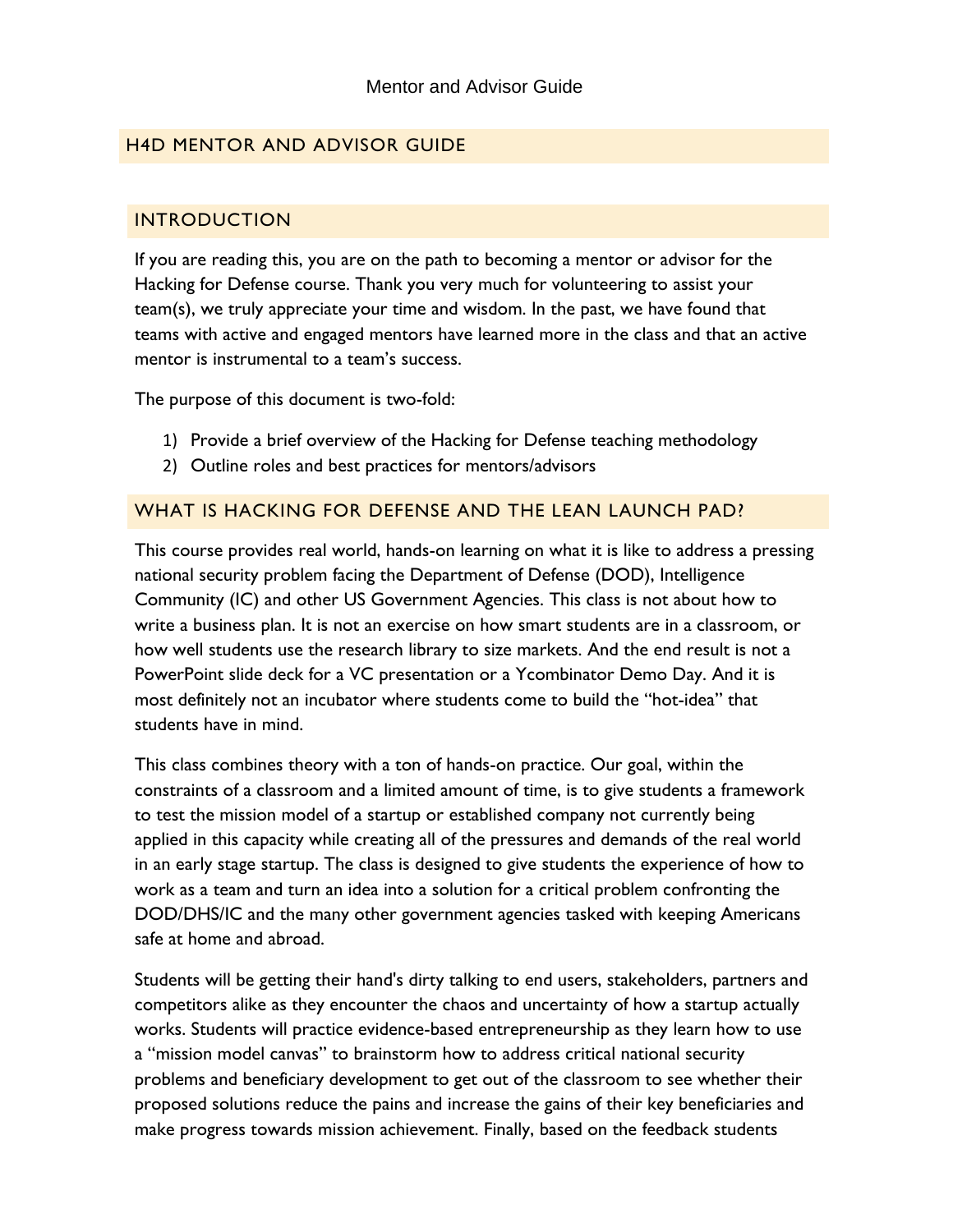gathered in the beneficiary discover process, student teams will use agile development to rapidly iterate their product or concept to build/design something the end users and stakeholders wrestling with these problems would actually seek to deploy and adopt within their organizations. Each block will be a new adventure outside the classroom as they test each part of their mission model and then share the hard earned knowledge with the rest of the class.

# COURSE GOALS

- 1. Provide an experiential learning opportunity to see how entrepreneurs and supporting methodologies like the Lean LaunchPad can be applied to address realworld national security challenges. Over the span of this course, each team transforms an idea into a viable solution to a problem facing their DOD/DHS/IC or other government agency sponsor.
- 2. 10 or more beneficiary/end user/stakeholder interviews by each team per class the class teaches that the 9 building blocks of a mission model are simply hypotheses until they actually validate them with feedback from end users and partners; and since there are "no facts inside the building, they need to get outside." This means as part of this class they need to talk to beneficiaries, key partners, domain experts and other sources of relevant expertise in order to gather real-world data – for each part of their plan.

# COURSE TOOLS

Hacking for Defense relies on the Mission Model Canvas to enable beneficiary discovery and provide the framework for the iterative efforts focused on developing viable solutions that contribute to mission achievement. The mission model canvas is adapted from Alexander Osterwalder's Business Model Canvas (BMC). For each segment of the MMC, students will list hypotheses that they will test. Each week of the course covers a different segment of the MMC, and each week's interviews should center on the assigned segment.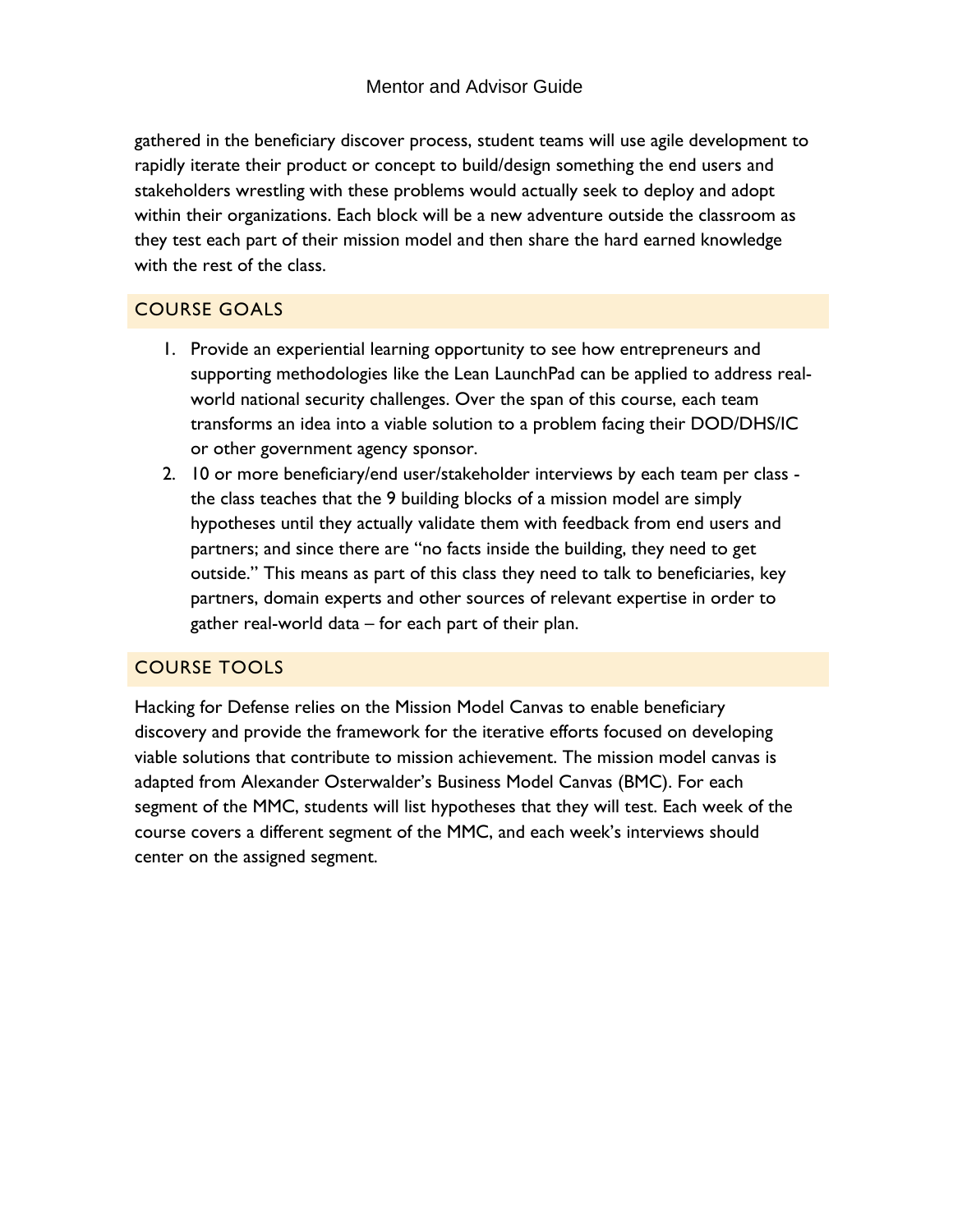# COURSE LOGISTICS

As the course is structured around the nine parts of the business model canvas, our course schedule is as follows:

- Session 1: Mission Model Canvas
- Session 2: Beneficiaries
- Session 3: Value Proposition
- Session 4: Product Sponsor Fit
- Session 5: Deployment
- Session 6: Buy-in& Support
- Session 7: Mission Achievement
- Session 8: Activities & Resources
- Session 9: Partners and Mission Costs, Draft Final LLP
- Session 10: Final Presentations / Lessons learned

We use a flipped classroom format, meaning that teams watch each week's video lectures online, before arriving in the classroom. Our time in class is dedicated to having each team present their beneficiary discovery findings to the rest of the class.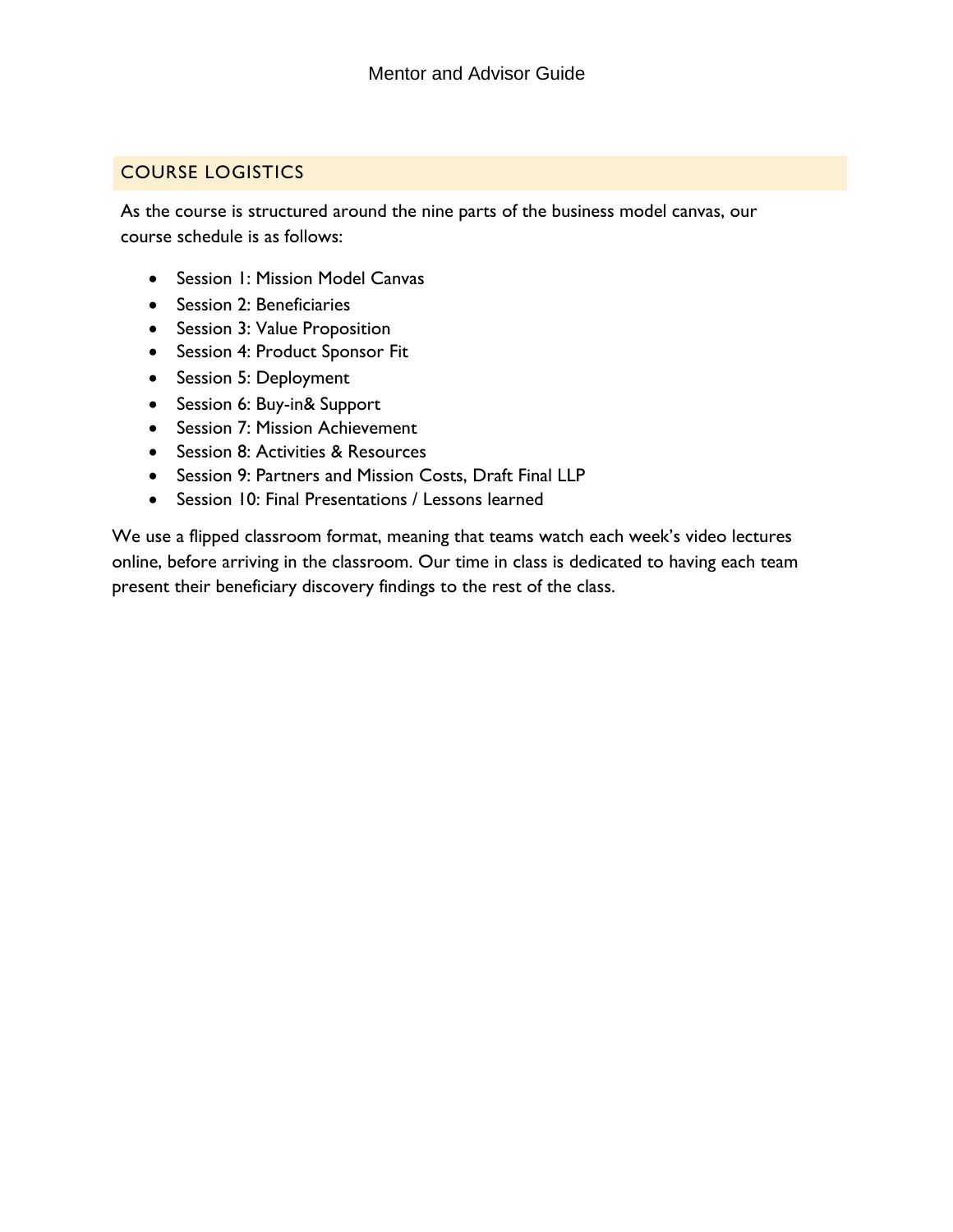# YOUR ROLE AS A MENTOR

- **1. What's my role?**
	- Offer Mission Model Suggestions Identify and correct gaps in your team's business knowledge

# **Tactical Guidance**

- Push your team to make 10-15 customer Rolodex help "why don't you call x? Let me connect you."
- Push your team to make 10-15 customers
- 2. **How do I interact with my team?**

## **Review** your team's weekly presentations before they present.

- Best Practice: Schedule a weekly meeting (in person or Skype) to review their presentation in real time
- Comment weekly on your team's customer discovery progress
- Best practice: schedule a weekly meeting (in person or Skype) to hear how your team's presentation went and help them regroup for the next week
- Meet face to face with your team at least twice during the class
- Check in with teaching team at Lesson 3 and 7 to discuss student progress
- Attend weekly 30-minute mentor call with your cohort instructor and other mentors

# **3. What are other commitments as a mentor?**

- Attend 1-hour mentor training session or watch the recording of the session if you cannot make it in person
- Watch lectures and stay one week ahead of the class
- Check in with teaching team at Lesson 3 and 7 to discuss student progress
- Attend weekly 30-minute mentor call with your cohort instructor and other mentors
- **4. How do I interact with my team?**
	- Review your team's weekly presentation *before* they present on **Tuesdays**
	- Best practice: Schedule a weekly meeting (in person or Skype) for the day before your team's presentation to review their presentation in real time
	- Comment *weekly* on your team's Customer Discovery progress via the H4D website
		- o Best Practice: Log into the USM H4D website every day to read and comment on a few interviews how your team's presentation went and few interviews
	- Respond to the teaching team's critique: "Good or Bad" we are all learning!
		- o Best Practice: Schedule weekly meetings (in person, skype) for the day after the class to hear how your team's presentation went and help them on their next presentation
	- Meet face-to-face with your team at least twice during the class; Skype/Google Hangout etc. and conference calls are OK for other weekly meetings.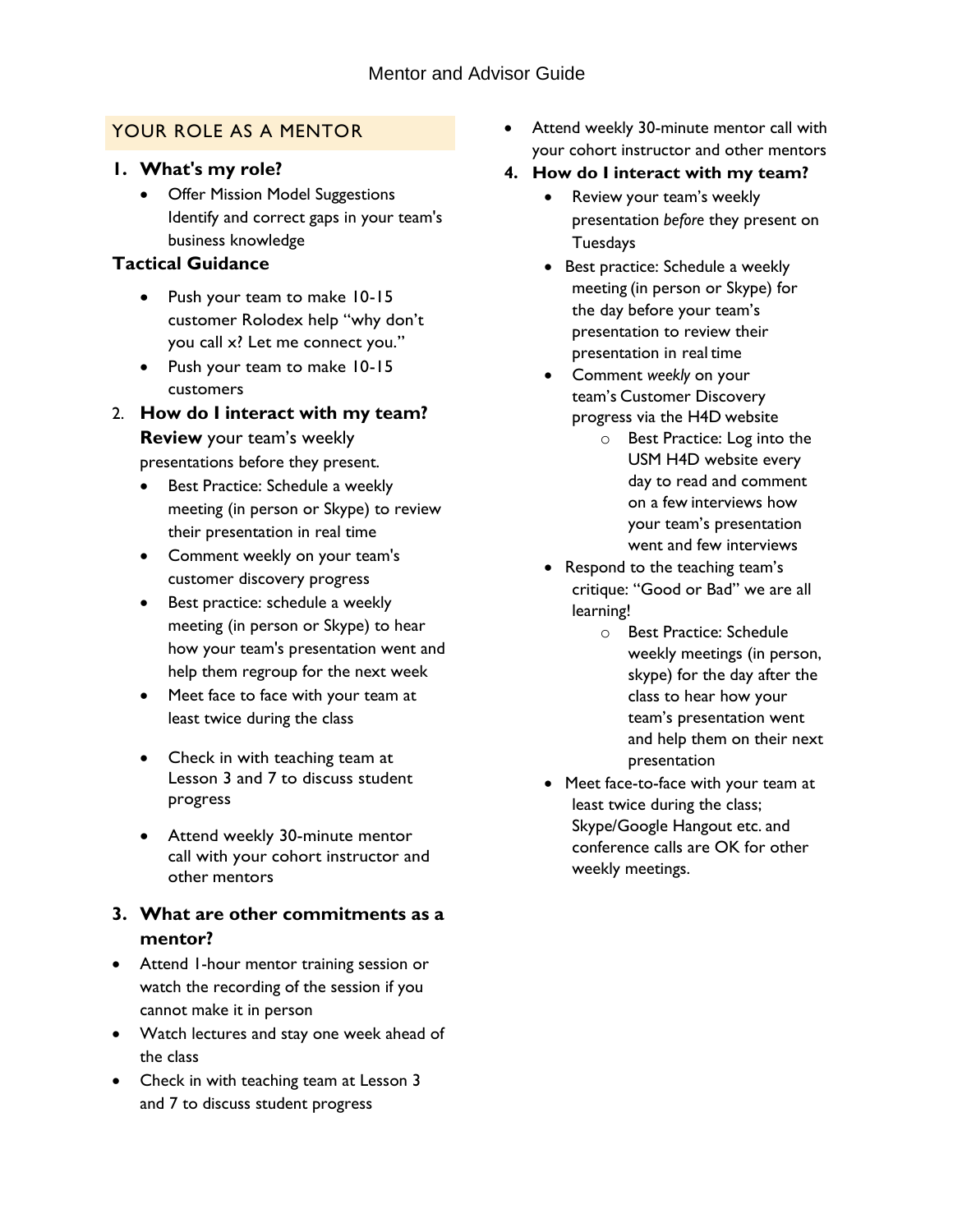As a mentor, you are an extension of the Teaching Team responsible for the success or failure of one team with four or five students. The role of the mentors is to help their teams test their mission model hypotheses. In ten very short weeks, your team has to get outside the classroom and test all their mission model hypotheses and help their sponsor better understand and address their problem.

- Offering your team *strategic* guidance and wisdom:
	- Offer suggestions on mission achievement
	- Identify and correct gaps in the team's business knowledge
- Providing your team with *tactical* guidance every week:
	- Meet with your team each week (by phone, skype or in person)
	- Review your team's *weekly* presentation *before they present*
	- Comment *weekly* on your team's Beneficiary Discovery progress (this is hard to do unless you are familiar with the methodology.
	- Respond to the teaching team's critique of your team
	- Rolodex help "why don't you call x? Let me connect you."
	- Push your team to make 10 15 end user/stakeholder contacts each week
	- Meet one-on-one with your team in person, if at all possible, at least twice during the quarter; Skype/Google Hangout etc. and conference calls are OK for other meetings
	- If necessary, check in with teaching team at class 3 and 7 to discuss student progress
	- Help your team focus, and guide to possibly pivot when the data points for the need to change
	- Attend your team's final presentation

As you can see, your teams have their work cut out for them. To the best of your ability, help them network, teach them how to send an email and make phone calls and run beneficiary surveys. Open your Rolodex to whatever level you feel comfortable with.

Your role is to help the teams figure out how to test their hypotheses about their mission model.

Questions that are helpful are, "have you considered x?" "Why don't you look at company or organization z and see how they address a related problem and compare it to yours," or "here are some names of domain experts in the field, you should talk to them." Try to avoid specifically telling them what to do.

*Remember: The class is not an incubator or accelerator.* We are trying to give students models, heuristics, and experience they can apply when they graduate. The class is about what they learn on the *journey*.

Mentors are welcome and encouraged to attend the weekly student presentations.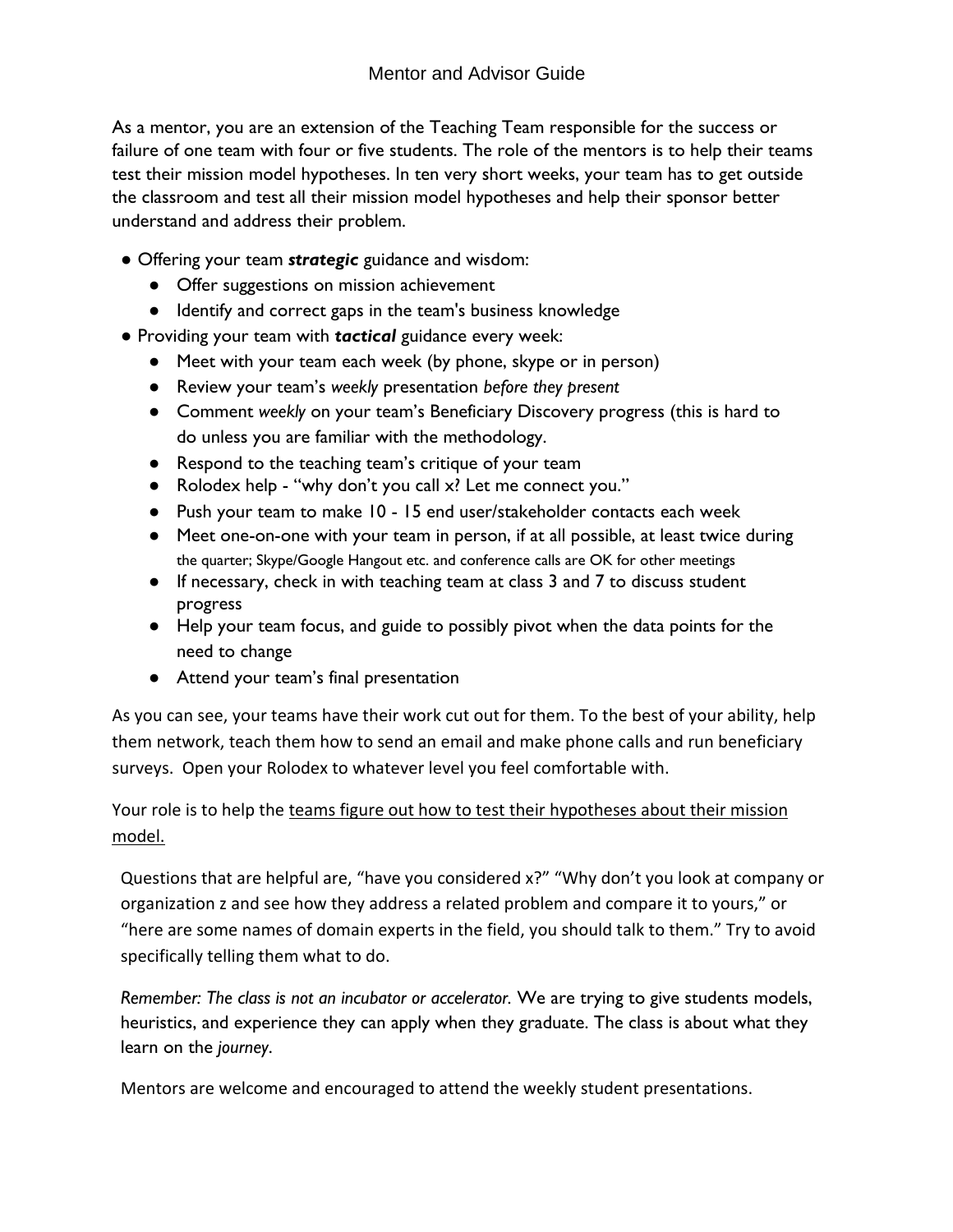#### YOUR ROLE AS AN ADVISOR

Whereas mentors are paired with teams for the duration of the class, advisors engage with teams on a one-off, as-needed basis. As an advisor, you are a class resource for your particular domain expertise.

Here is what you are signing up for:

- Respond to student emails/phone calls within 24-hours
- Skype calls with one/two teams a week, as needed
- If you are comfortable, connecting teams with contacts in your Rolodex

Advisors are welcome and encouraged to attend the weekly student presentations.

#### FURTHER READING

We hope that you are excited about the course as we are! The best way for you to get a feel for the course is to join in on a few of the weekly sessions. If attendance in person is not feasible to ask your teaching team if they can make a streaming or other virtual option available or if it is possible to view a recording of the session and especially your team's presentation and Teaching team comments.

Outside of class, we recommend the following reading:

- 1) Read about Hacking for Defense [http://steveblank.com/2016/01/26/hacking-for](http://steveblank.com/2016/01/26/hacking-for-)defense-Stanford/
- 2) Be familiar with the background and substance of the Mission Model Canvas: [http://steveblank.com/2016/02/23/the-mission-model-canvas-an-adapted](http://steveblank.com/2016/02/23/the-mission-model-canvas-an-adapted-)business-model-canvas-for-mission-driven-organizations/
- 3) Read the blogs about previous classes. https://steveblank.com/2016/06/03/hacking-for-defense-stanford-lessonslearned-presentations/
- 4) Download and breeze through the explanation of Osterwalder's Business Model Canvas:

<http://www.businessmodelgeneration.com/downloads/businessmodelgeneration>

\_preview.pdf

- 5) The course textbooks:
	- a. Alexander Osterwalder & Yves Pigneur, Business Model Generation <http://www.businessmodelgeneration.com/order.php>
	- b. Steven Blank, Four Steps to the Epiphany <http://www.stevenblank.com/books.html>